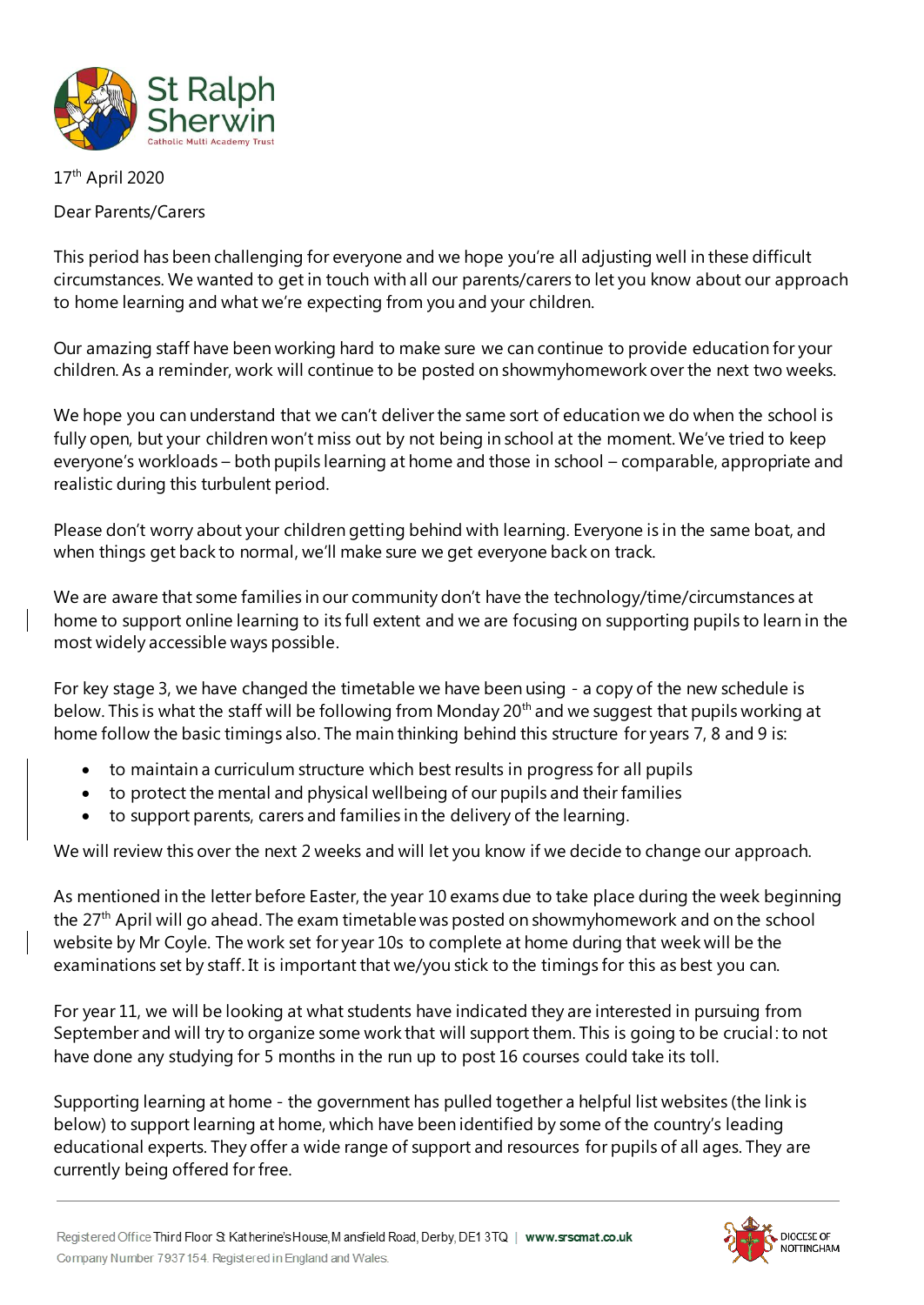

The list includes subject-specific resources for:

- [English](https://www.gov.uk/government/publications/coronavirus-covid-19-online-education-resources/coronavirus-covid-19-list-of-online-education-resources-for-home-education#english)
- [maths](https://www.gov.uk/government/publications/coronavirus-covid-19-online-education-resources/coronavirus-covid-19-list-of-online-education-resources-for-home-education#maths)
- [science](https://www.gov.uk/government/publications/coronavirus-covid-19-online-education-resources/coronavirus-covid-19-list-of-online-education-resources-for-home-education#science)
- [PE](https://www.gov.uk/government/publications/coronavirus-covid-19-online-education-resources/coronavirus-covid-19-list-of-online-education-resources-for-home-education#physical-education-pe-and-physical-activity)
- [wellbeing](https://www.gov.uk/government/publications/coronavirus-covid-19-online-education-resources/coronavirus-covid-19-list-of-online-education-resources-for-home-education#mental-wellbeing)
- [Special educational needs and disabilities \(SEND\)](https://www.gov.uk/government/publications/coronavirus-covid-19-online-education-resources/coronavirus-covid-19-list-of-online-education-resources-for-home-education#special-educational-needs-and-disabilities-send)

Individual resources cannot replace a school's properly planned curriculum, and the resources in this list are not intended to do so. They may be useful for parents in considering how they could support their children's education, but they should not be used in place of existing resources which schools may be using as part of their continued provision for pupils' education at this time.

[https://www.gov.uk/government/publications/coronavirus-covid-19-online-education](https://www.gov.uk/government/publications/coronavirus-covid-19-online-education-resources/coronavirus-covid-19-list-of-online-education-resources-for-home-education)[resources/coronavirus-covid-19-list-of-online-education-resources-for-home-education](https://www.gov.uk/government/publications/coronavirus-covid-19-online-education-resources/coronavirus-covid-19-list-of-online-education-resources-for-home-education)'

If you have any concerns about helping your child learn or you need any other support from the school, please let us know by contacting us on 01298 23167.

If you are finding it hard at home with your child and are struggling to cope, call **Family Lives** for free, confidential advice on **0808 800 2222.**If you are worried about the safety of another child in our community, please call school, th[e NSPCC](https://www.nspcc.org.uk/what-you-can-do/get-advice-and-support/) on **0808 800 5000** or call the police on **999** if you think a child is in immediate danger.

If you are concerned about the symptoms of the virus, please find advice for those with symptoms or living with someone with symptoms on the NHS website [https://www.nhs.uk/conditions/coronavirus](https://www.nhs.uk/conditions/coronavirus-covid-19/)[covid-19/.](https://www.nhs.uk/conditions/coronavirus-covid-19/)

We're extremely grateful for all the support we've received so far from the school community.

Yours sincerely

SMYLeth

Sean McClafferty CEO Headteacher

*Please see below for new curriculum timetable*